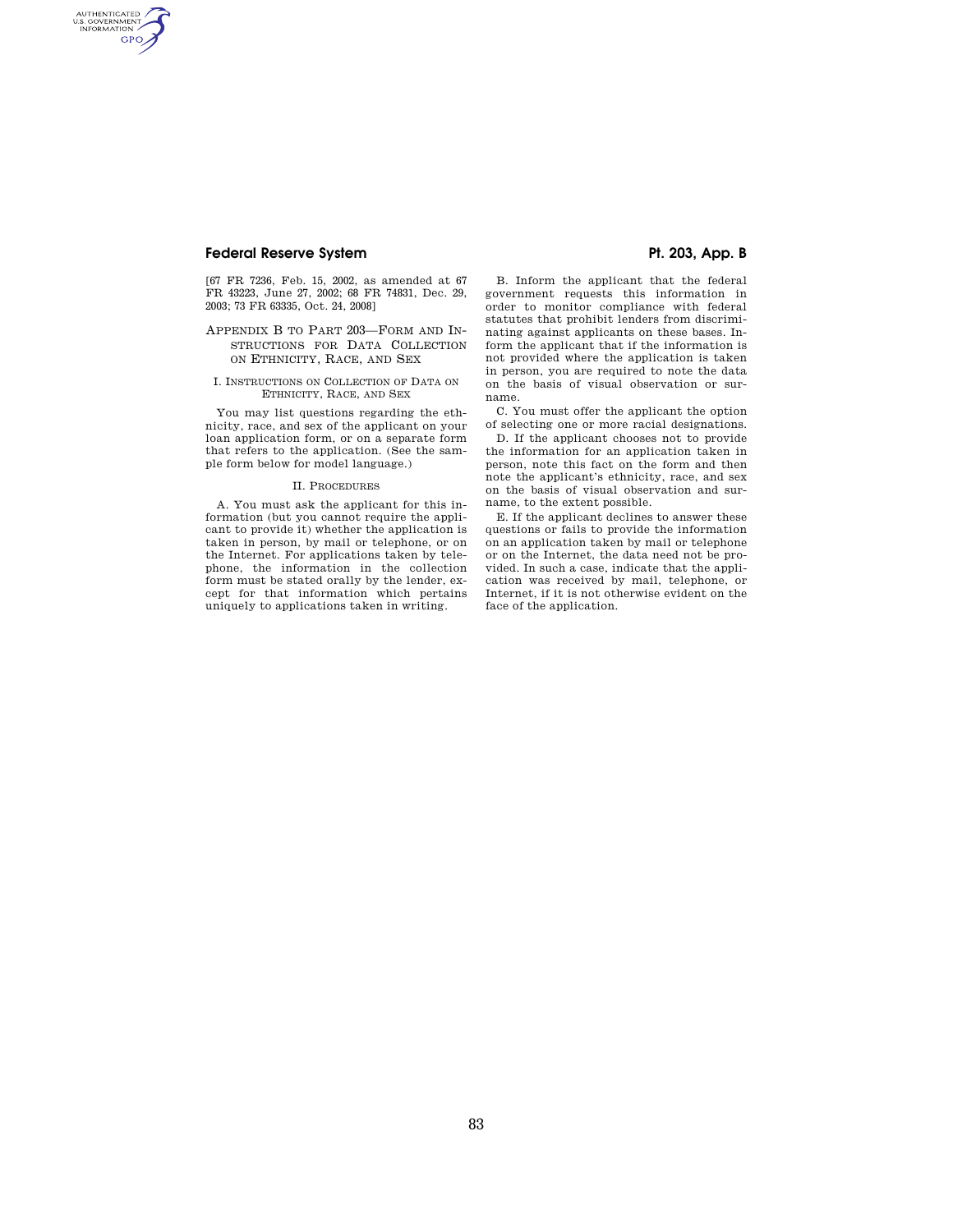| information, but are encouraged to do so. You may select one or more<br>The following information is requested by the federal government for<br>designations for "Race." The law provides that a lender may not dis-<br>home mortgage disclosure laws. You are not required to furnish this<br>lender's compliance with equal credit opportunity, fair housing, and<br>certain types of loans related to a dwelling in order to monitor the | criminate on the basis of this information, or on wheth<br>furnish it. However, if you choose not to furnish the in<br>have made this application in person, under federal r<br>lender is required to note ethnicity, race, and sex on<br>observation or surname. If you do not wish to furnish<br>please check below. |
|---------------------------------------------------------------------------------------------------------------------------------------------------------------------------------------------------------------------------------------------------------------------------------------------------------------------------------------------------------------------------------------------------------------------------------------------|------------------------------------------------------------------------------------------------------------------------------------------------------------------------------------------------------------------------------------------------------------------------------------------------------------------------|
| <b>APPLICANT:</b>                                                                                                                                                                                                                                                                                                                                                                                                                           | CO-APPLICANT:                                                                                                                                                                                                                                                                                                          |
| $\Box$ I do not wish to furnish this information                                                                                                                                                                                                                                                                                                                                                                                            | $\Box$ I do not wish to furnish this information                                                                                                                                                                                                                                                                       |
| Ethnicity:                                                                                                                                                                                                                                                                                                                                                                                                                                  | Ethnicity:                                                                                                                                                                                                                                                                                                             |
| Not Hispanic or Latino<br>Hispanic or Latino                                                                                                                                                                                                                                                                                                                                                                                                | Not Hispanic or Latino<br>Hispanic or Latino                                                                                                                                                                                                                                                                           |
| Race:                                                                                                                                                                                                                                                                                                                                                                                                                                       | Race:                                                                                                                                                                                                                                                                                                                  |
| Native Hawaiian or Other Pacific Islander<br>American Indian or Alaska Native<br><b>Black or African American</b><br>Asian<br>White                                                                                                                                                                                                                                                                                                         | Native Hawaiian or Other Pacific Islander<br>American Indian or Alaska Native<br><b>Black or African American</b><br>Asian<br>White                                                                                                                                                                                    |
| Sex:                                                                                                                                                                                                                                                                                                                                                                                                                                        | Sex:                                                                                                                                                                                                                                                                                                                   |
| Temale<br>Male                                                                                                                                                                                                                                                                                                                                                                                                                              | $\Box$ Female<br>Male                                                                                                                                                                                                                                                                                                  |

SAMPLE DATA-COLLECTION FORM<br>INFORMATION FOR GOVERNMENT MONITORING PURPOSES

ether you choose to<br>information and you<br>I regulations the<br>n the basis of visual<br>sh the information,

**Pt. 203, App. B 12 CFR Ch. II (1–1–10 Edition)**